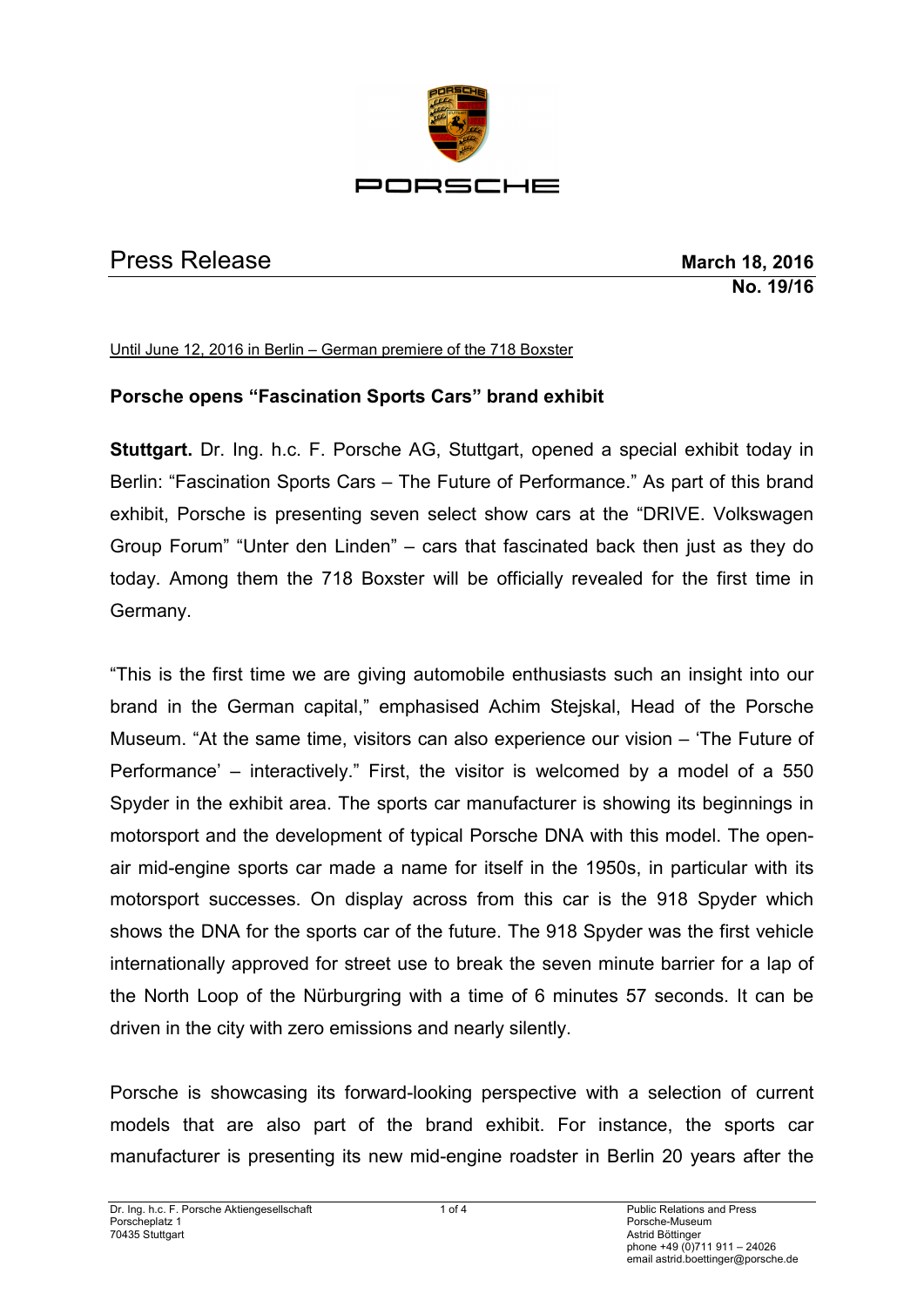first Boxster made its debut. In the 718 Boxster, Porsche is establishing a link to the tradition of four-cylinder flat engines of the 718 mid-engine sports cars that won numerous races back in the 1950s and 1960s, among them the legendary Targa Florio and Le Mans. The centrepiece of the new model series is the newly developed four-cylinder flat engine with turbocharging. The 718 Boxster on exhibit at DRIVE develops 220 kW (300 hp) of power from two litres of displacement. Before its European market launch on April 30, the two-seat convertible will make its German show debut in Berlin.

Since 1963, Porsche has brought seven generations of the 911, the world's bestselling sports car, to the road. 911 fans can look forward to seeing the new 911 Carrera Coupé and 911 Carrera Cabriolet (991) models in Berlin. Powered by twin turbo engines for the first time, the latest 911 models attain new top figures in performance and efficiency. The exterior of the 911 Carrera is very appealing with its evolutionary yet further sharpened design. In addition, a very special top sports car is being exhibited. In the new Porsche 911 GT3 RS, Porsche overcomes the boundary between street sports cars and racing vehicles more than ever. It contains the maximum of motorsport technology that is currently possible in a 911 approved for street use.

There is a world championship exhibit for visitors who are motorsport fans. The Porsche 919 Hybrid dominated in the 2015 race season of the FIA WEC (World Endurance Championship). In the second year after returning to the Le Mans prototype class, the LMP1, the race cars with start numbers 17, 18 and 19 won the three most important season trophies with the manufacturers' title, drivers' title and victory at Le Mans. In Berlin, visitors can see the winning vehicle that Porsche factory drivers Earl Bamber, Nico Hülkenberg and Nick Tandy drove to victory in the 24 Hours of Le Mans last year.

Along with these seven vehicles, further insights into "Fascination Sports Cars" are communicated via technology models and interactive exhibits. Porsche E-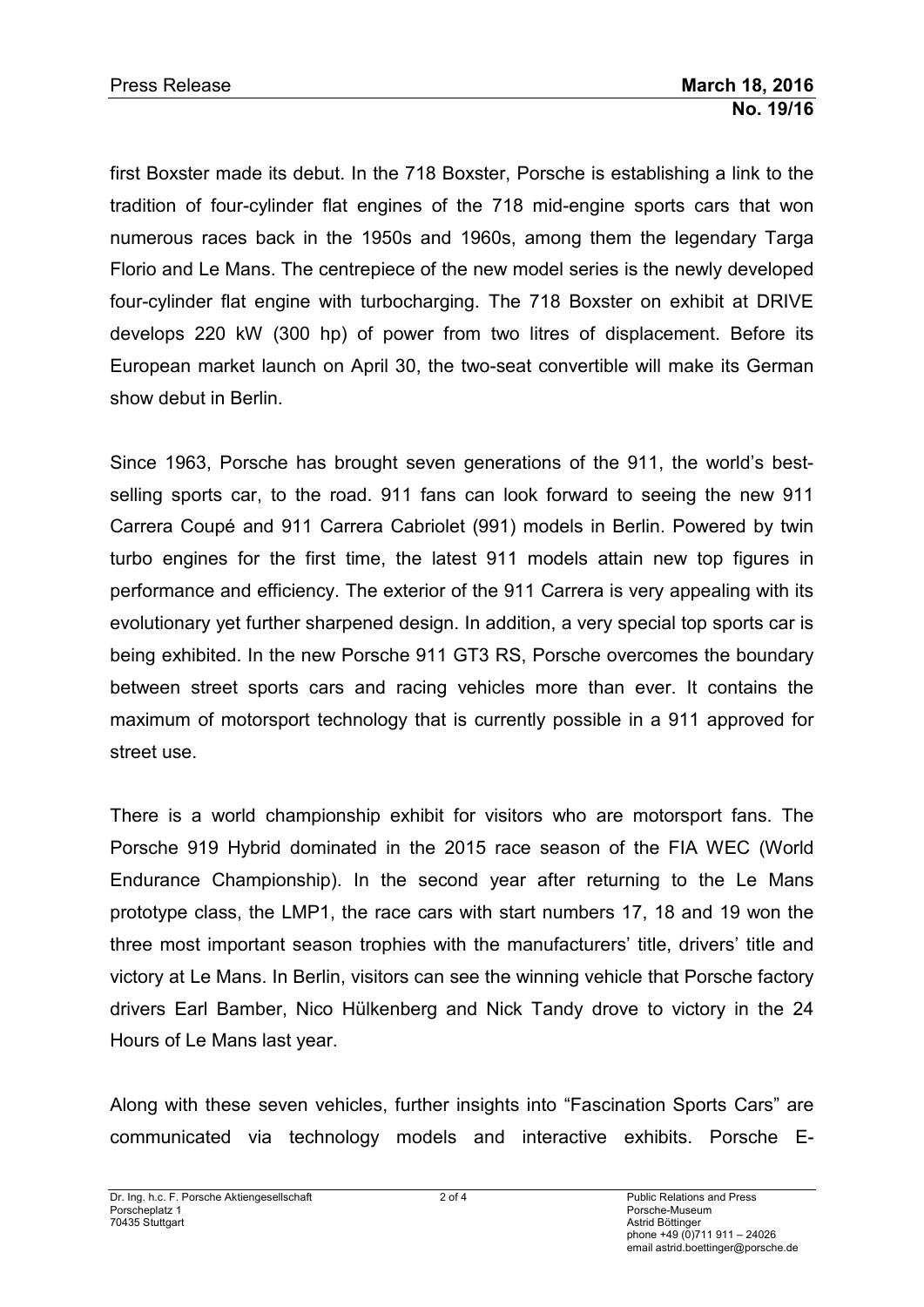Performance, for example, is explained by 3D holograms. Impressive animations illustrate – in three-dimensional perspective – important brand milestones based on the Panamera S E-Hybrid, the 918 Spyder and the Mission E concept car. In addition, not only can visitors test the new Porsche Connect app for themselves at a 718 Boxster that is on exhibit at a specially designed "Connectivity Corner". At an "inspiration table" they can also directly interact with Porsche by configuring their personal vehicle or learning about Porsche's technologies of tomorrow. Also awaiting visitors is a 360-degree rotating model of the engine from a current 911 Turbo S. During their visit to the VW Group Forum interested persons can also test their power levels. Energy can be charged on a "performance card" at six interactive exhibits. Participants who are able to collect 100 per cent "Performance" get a souvenir gift. At the end of the exhibit, Porsche fans can also sit in a new 911 Cabriolet and have a photo taken to capture the moment.

For a special type of brand experience, interested persons can also rent vehicles of the current model range. The "Porsche Drive" mobility concept lets users explore the capital in a car of their choice, such as a Porsche 911, Boxster or Cayman. Customers can enjoy the fascination of Porsche for any desired time period between one hour and a maximum of one week. Vehicle rental, pickup and return are located at the DRIVE. Volkswagen Group Forum at the heart of the metropolis. More information is available at [www.drive.porsche.com](http://www.drive.porsche.com/).

In addition, the brand exhibit will be a focal point of "Nachtschicht – Berlin Design Night" that takes place on June 3. Berlin agencies, studios, ateliers and showrooms will offer a look behind the scenes until midnight. On this evening, Porsche designers will present their creative work at the DRIVE.

The DRIVE. Volkswagen Group Forum is a Group communication platform that is located in Berlin. Since 2015, the Volkswagen Group has been showcasing its twelve brands and Financial Services AG for the first time worldwide in the heart of the German capital. In rotating brand and thematic exhibits, DRIVE is the Group's